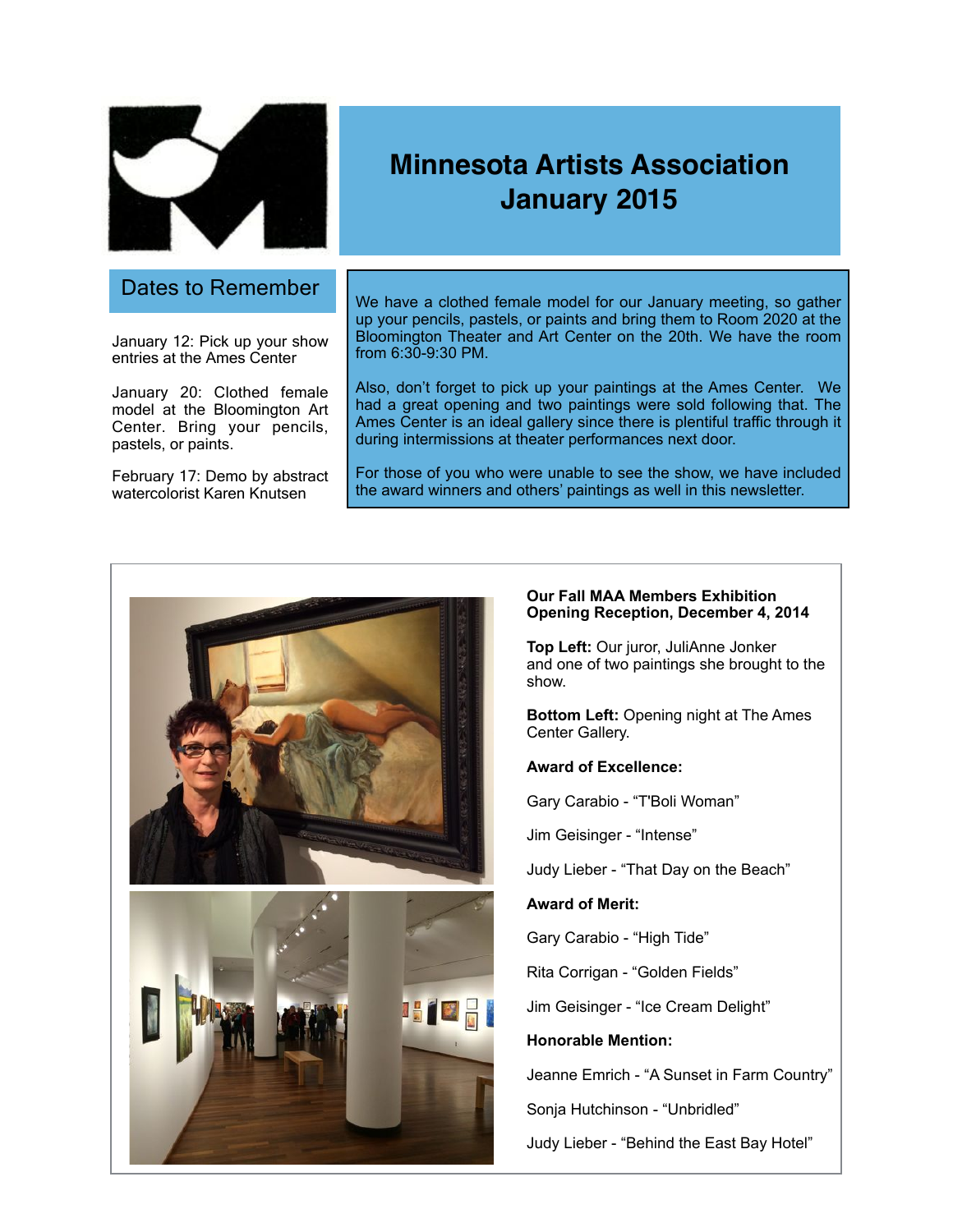### Awards of Excellence



Gary Carabio **Gary Carabio Gary Carabio Jim Geisinger** 



"That Day on the Beach" — Oil Judy Lieber



"T'Boli Woman" — Oil "Intense" — Crayons, Encaustic

## Awards of Merit





"High Tide" — Oil "Golden Fields" — Pastel over watercolor "Ice Cream Delight" — Oil Gary Carabio **Carabio Rita Beyer Corrigan Cary Carabio** Jim Geisinger



### Honorable Mentions



Jeanne Emrich **Judy Lieber** Judy Lieber



"Unbridled" — Watercolor Sonja Hutchinson



"A Sunset in Farm Country" – Pastel Notel Network and Basic Bay Hotel" – Watercolor

 Exhibition photos courtesy of Elena Nikonov and Jeanne Emrich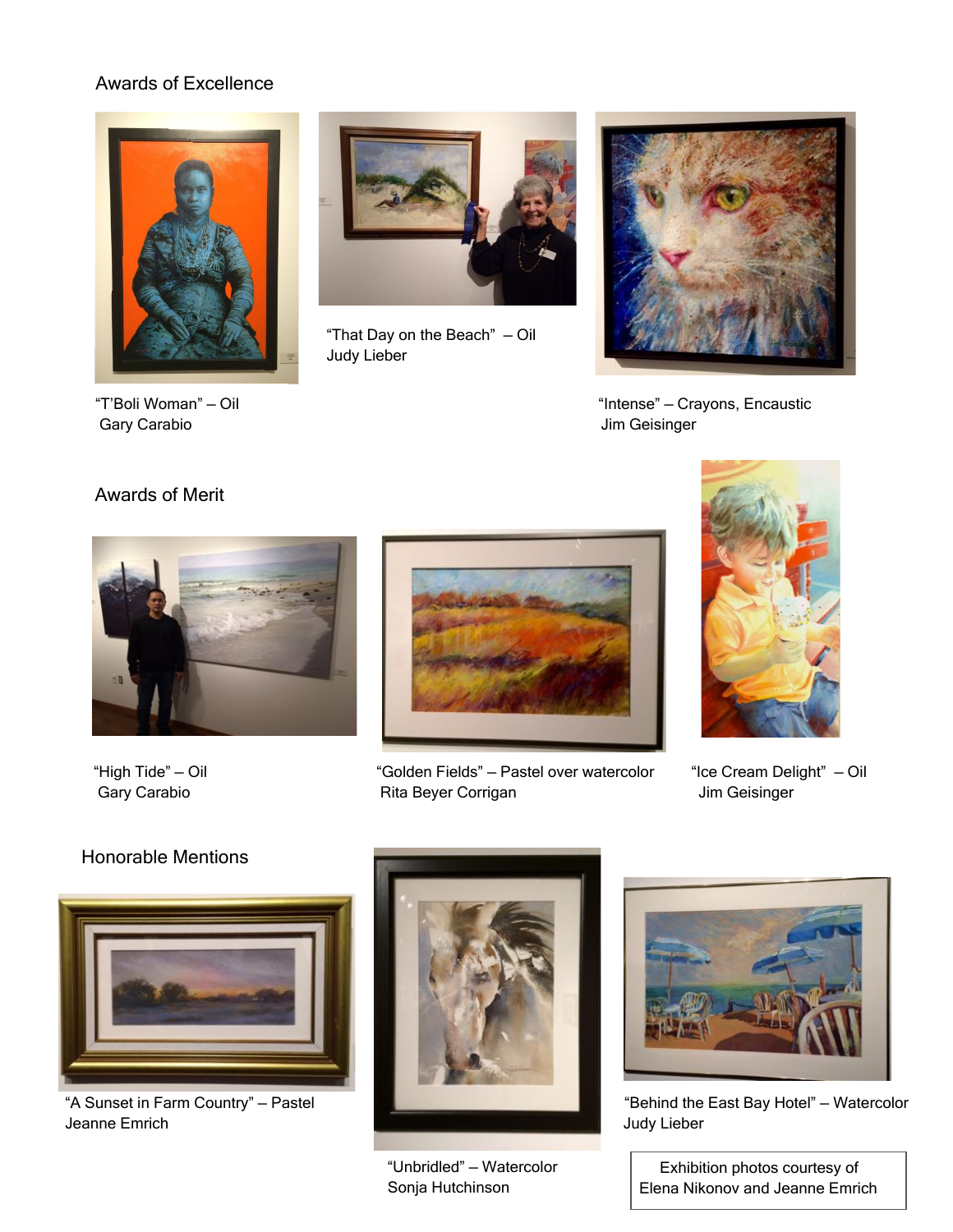



The secret is out! It's actually FUN to participate in an MAA show! I'm not just talking about entering your paintings, attending the opening, and maybe coming home with an award (or two). There's the backstage stuff, as well. Case in point: drop off day. Volunteers on this day get to preview the entire show as the paintings come in. There's time to chat with the artists, get to know new members, and basically talk shop. Then there's hanging the show—an art in itself and an education. Volunteers who help to hang the show are the paintings' first judges, and, I would add, promoters. This is on-the-job training for ways in which to display each painting (like your own) to its best advantage. So a hearty thanks to Marjorie Moody, Terrie Christian, Jack O'Leary and all the other volunteers who made this exhibition a great success. If you haven't volunteered yet, consider joining in when our next show comes up! I think you'll enjoy yourself. — Jeanne Emrich

Left: "Near Castiliagno" — Oil by Marjorie Moody